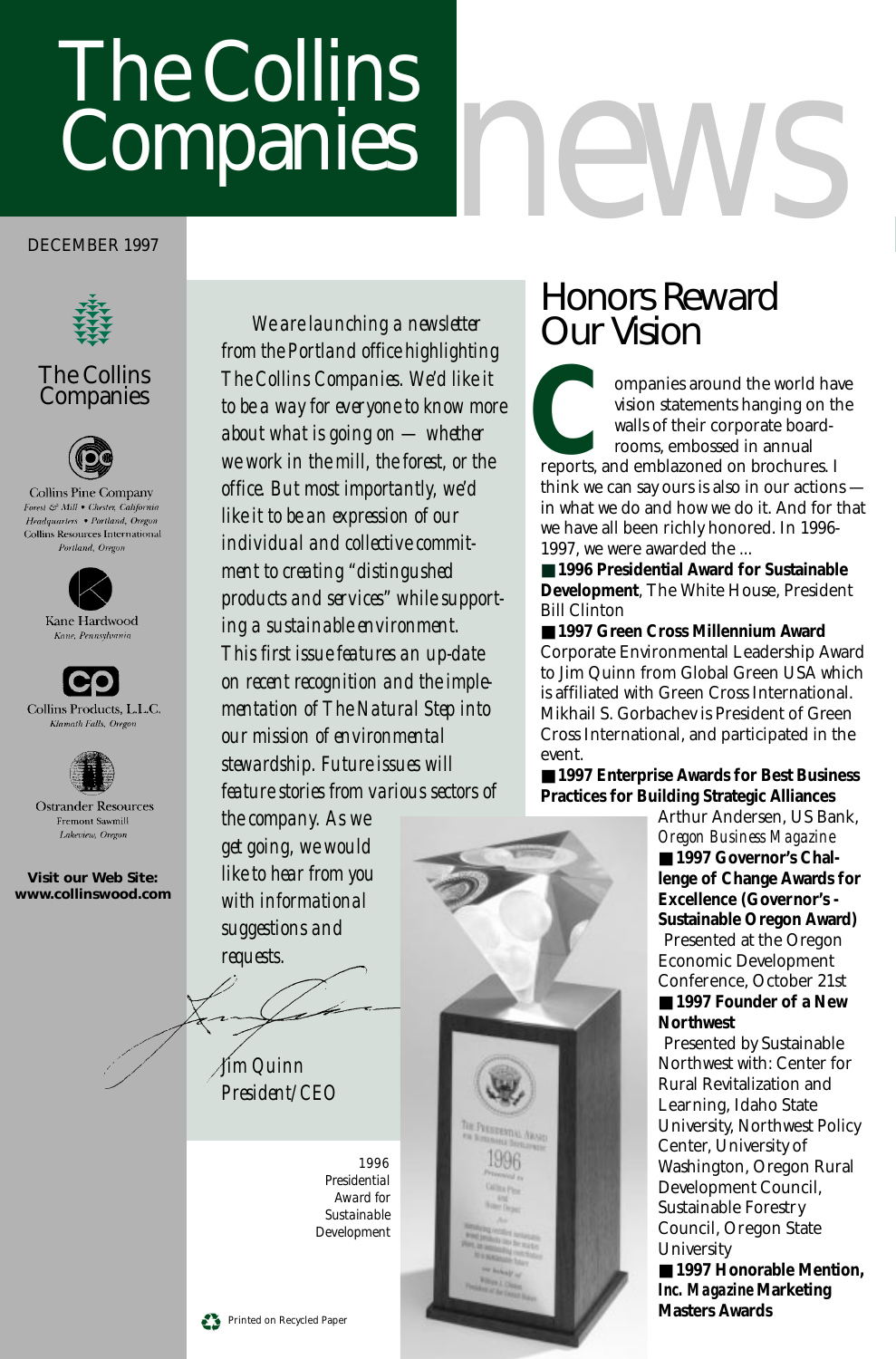#### Walking Our Talk in Certified Forest Management

**I** a third-party independent certification<br>a third-party independent certification<br>process that mirrored our philosophy<br>of sustained yield forest management<br>a philosophy first articulated and followed<br>by Tayman W. Collins n 1993, Collins formally embarked on a third-party independent certification process that mirrored our philosophy of sustained yield forest management, by Truman W. Collins back in 1940. Scientific Certification Systems, the nation's leading independent agency certifying industry's environmental accomplishments, evaluated the Collins Almanor Forest as a "State-of-the-Art, Well-Managed Forest." We

**Jim Quinn** *President / CEO*

made history by becoming the first privately-owned company in North America to receive the SCS certification. Certification of The Collins Pennsylvania Forest followed in 1994. That brings us to over 200,000 acres of prime timberland certified as sustainably managed. In Chester, California, we have been harvesting timber from a

95,000 acre tract, which has a higher inventory of wood standing and growing now than when we began logging it in 1943. Twenty-five thousand acres of the certified 125,000 acre tract that we manage in Kane, Pennsylvania was originally logged by the Collins' ancestors in the 1850's.

But we are not stopping there. Today we are undergoing this rigorous evaluation process at the Collins Products timberlands near Lakeview, Oregon. *Actions!* Actions to protect our biodiverse forests for their own sake as well as for those who use them; actions to maintain the health of the total forest ecosystem; actions to support the production of wood only on a sustained renewable basis; and actions to provide social and economic benefits to the surrounding areas and communities.

#### Another First

Healthy forests were the first step. This summer, we began The Natural Step at our manufacturing plants in Klamath Falls, Oregon. This is called our "Journey to Sustainability" program. The Natural Step is an international environmental organiza-



tion founded in 1989 by the Swedish cancer researcher and physician, Dr. Karl-Henrik Robert. The fundamental drive is to get people and businesses to shift away from linear, resource-wasting, toxic-spreading methods of materials handling and manufacturing toward cyclical resource-preserving methods. Decisions are evaluated against four System Conditions:

**1.** Does the action reduce the use of finite mineral resources?

**2.** Does the action reduce the use of longlived synthetic products or molecules? **3.** Does it preserve or increase natural diversity and the capacity of ecocycles? **4.** Does it reduce the consumption of energy and other resources?

Our projects are weighed against longand short-term economic aspects and system conditions and then all adjusted into an action plan. One such project is the capturing of waste heat from the Hardboard Plant through heat exchangers to warm the work areas in the winter.

We are the first company in Oregon to adopt these principles and the first forest products company in the United States; but we join a growing and prestigious group worldwide including Mitsubishi Electric America, IKEA (furniture), Interface (carpets), Electrolux, McDonalds/Sweden, Scandic Hotels, and OK Petroleum. We began our training in The Natural Step (TNS) at our composite panel plant at Collins Products, L.L.C. Evidence of TNS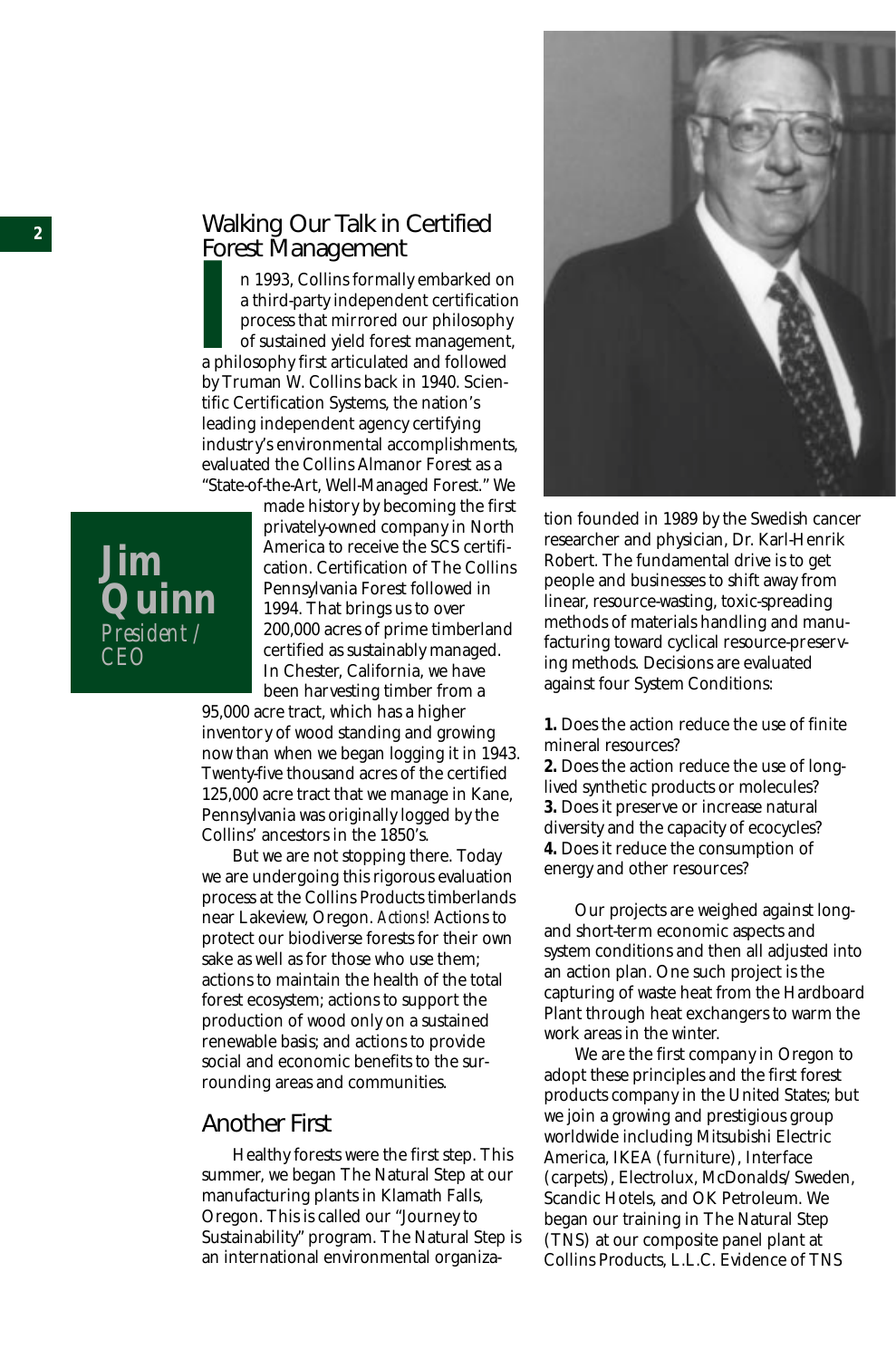

influence is gradually being noticed in the dialogue and culture of our management teams. We believe that by consistently checking our strategic decisions against the four System Conditions, we can effectively reduce energy consumption, reduce waste, and increase yields in our own operations. We expect to extend these values to our suppliers and our customers as they pursue the responsible use of sustainably managed and renewable products.

#### Walking Our Talk in Our Manufacturing Plants

In addition to the "Journey to Sustainability" Program, we are also investing in plant facilities and procedures that help make the best possible products safely and at lowest effective costs. That is what business is all about. We have achieved some notable production and efficiency records at Fremont Sawmill and in the Hardboard and Particleboard plants. There have been several large capital expenditures in the past few months and there will be more in 1998. A new dry kiln is starting up in Chester ... A new sorting system in Lakeview ... A new cold press line and a new recycling facility at the Hardboard plant in Klamath Falls ... A new hydraulic simultaneous press closing arm system at the Particleboard plant. Our focus on safety is increasing dramatically. Later in this newsletter you will find additional discussions on human relations and safety-focused issues, including the expanding implementation of Behavioral Accident Prevention Process.

*Second Annual Green Cross Millennium Awards and Celebration, October 17, 1997. Jim Quinn (left) receiving Corporate Environmental Leadership Award from Green Cross President, Mikhail S. Gorbachev*

#### Evolving a Sustainable World

Does all of this fit with our sustainable forestry practices and make a stronger, more profitable company? *Yes. Absolutely!* Our emphasis on sustainable practices and efficient uses of resources is also helping change some of the negative images that have plagued our industry in recent years. Our financial results are better than most of our competitors. Wood is an intelligent choice when forests are responsibly managed and carefully processed. For example, an evolving direction at the Collins Companies is to increase yields

through better processing and through an increased emphasis on veneered and composite products. We are working to lower formaldahyde levels in our composite products. We will examine our use of energy, of waste water, waste heat, and vehicular efficiency. We will limit the use of nonrenewable resources, lessening our impact on the removal

and use of products from the Earth's crust, and maximizing improvement in the human condition. This is a journey we must all take to forge new paths leading toward cooperative solutions in an evolving sustainable world.

I hope that this newsletter will help all of us better understand how each of our initiatives becomes supportive of the others while building a stronger business and extending our industrial and social leadership.

**Wood is an intelligent choice when forests are responsibly managed and carefully processed.**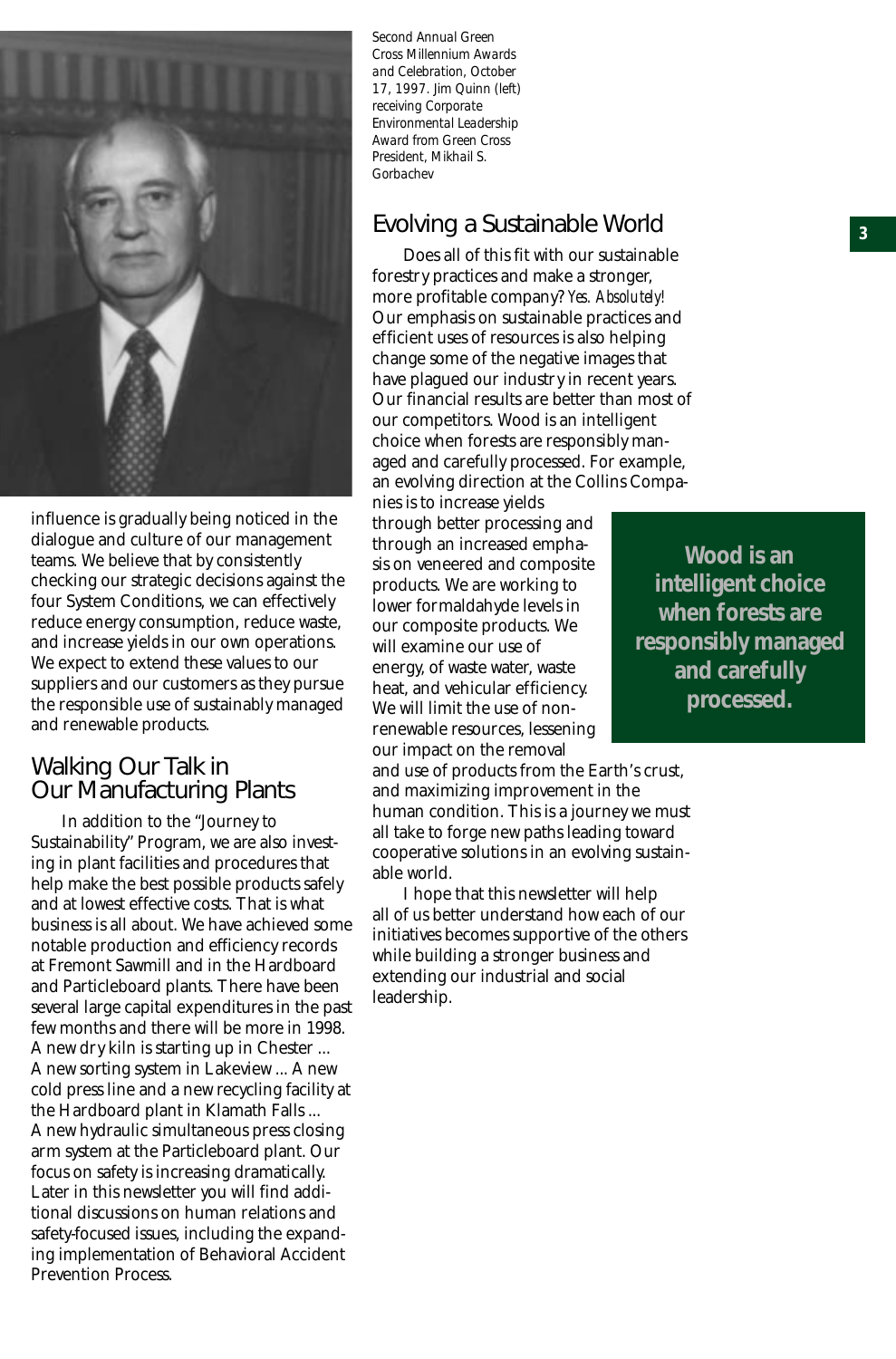# *4 views*

## **CHESTER**

Collins Pine in Chester has been working for years on a unique plan that, for the first time, combines the interests of groups that have in the past been very divisive over forest conservation practices.

After nearly five years of planning and negotiating, the Quincy Library Group (QLG) appears to be on its way toward implementing their proposal for a 5-year pilot program to reduce the risks of catastrophic wildfire and provide timber for industry and consumer needs.

What is so remarkable about this is the process by which representatives of the timber industry, politicians, environmental activists and others from the small communities of the northern Sierra Nevada have been able to put aside their differences and find areas of common concern such as

forest health, danger of catastrophic fire, and the need for a strong local economy.

Named after its neutral meeting place, the Quincy Library Group has approached the problems they saw in the surrounding Plumas, Lassen and Tahoe National Forests in a thoughtful, realistic manner. All participants recognized that the economic well-being of their timber-dependent communities was in jeopardy, and that the threat of catastrophic fire

**has accomplished some remarkable feats, not the least of which is providing a model for cooperative local input into forest issues."**

**"The Quincy Library Group**

could destroy all that was important to both the timber industry and those who loved the forests. With this common ground they were able to discuss those areas they could agree on.



QLG members did their homework. The group had the expertise to understand forest science as they explored new and creative solutions to the challenges in their local forests. They produced a map showing the land areas they believed should be open to management and areas to be considered off-base to management activities.

When planning wasn't enough to make the proposal a reality, the

group went to Congress. This summer, the House overwhelmingly approved a 5-year pilot plan directing the Forest Service to implement the QLG proposal. The Senate is expected to agree.

The pilot project focuses on reducing the threat of catastrophic wildfire. To do this, there will be a series of fuel breaks to separate the forests into watersheds of 8 - 12 thousand acres each. Known as "shaded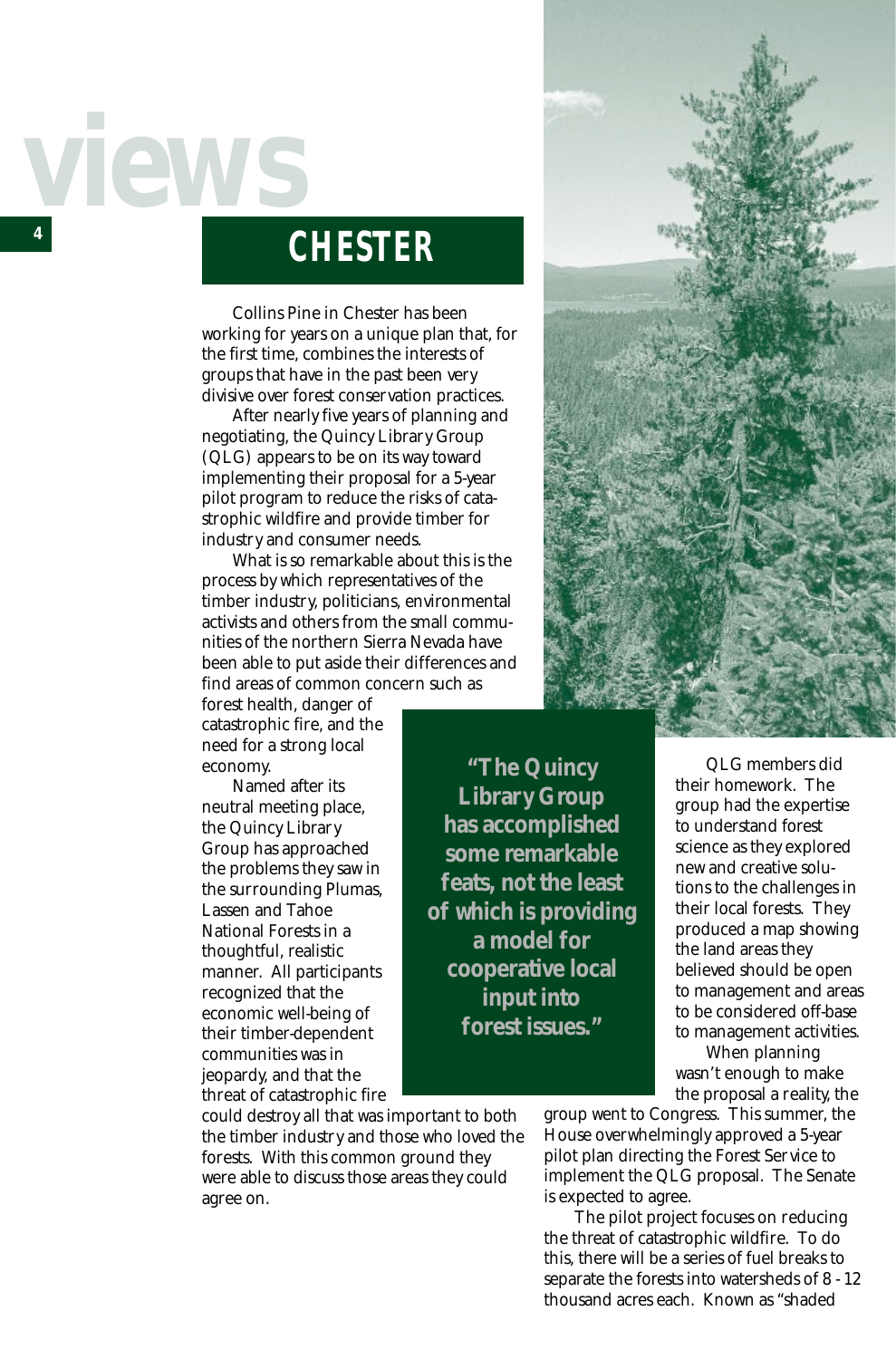

fuel breaks," these areas would be approximately quarter-mile wide zones in which the smaller trees would be thinned along ridgetops and major roads. These thinned zones would break up the continuity of fuel beds and fire ladders which would force flames down out of the crowns of the trees so that firefighters would have a chance to control them.

The QLG broadly defined the type of harvest treatment, as well. Harvest by individual tree and group selection of intermediate-size timber will reduce fuel ladders while providing wood to consumers. Larger trees will be left alone.

At the same time, the QLG plan provides stringent protections to sensitive roadless and wilderness areas and riparian habitats. All activities are to be carried out in compliance with all applicable Federal environmental laws.

This is a pilot project and, as such, is attempting solutions that are experimental and may need to be refined as more data comes in. A monitoring program will be done to determine the effectiveness of the project.

The Quincy Library Group has accomplished some remarkable feats, not the least of which is providing a model for cooperative local input into forest issues. Can other communitites follow the QLG's approach?

Mike De Lasaux, UC Cooperative Extension Forester for the area, believes it's not that easy. "There's no recipe for this. This was a unique group of people with a unique history." The main lesson to be learned, he says, is that patience is the key. "You have to go into it knowing it's a longterm proposition."

#### Main provisions of the 5-year pilot project approved by Congress

■ Directs the Secretary of Agriculture to implement the QLG forest management proposal on designated lands in the Plumas, Lassen, and Tahoe National Forests for 5 years.

■ Excludes all spotted owl habitat in the project area from logging and other activities during the 5-year period.

■ Calls for construction of fuel breaks on 40,000 to 60,000 acres/year.

■ Provides for group selection on 0.57% of the project area annually as well as individual tree selection and uneven-aged forest management.

■ Limits to total acreage subject to forest management activities to 70,000 acres annually.

■ Requires a program of riparian management including wide protection zones and riparian restoration projects.

■ Prohibits road building and timber harvesting on certain lands considered off-base.

■ Authorizes the appropriation of funds to carry out the pilot project.

■ Requires an annual report to Congress on the status of the pilot project.

■ Requires scientific assessment of the project to be commenced at the midpoint and submitted to Congress by July 1, 2002.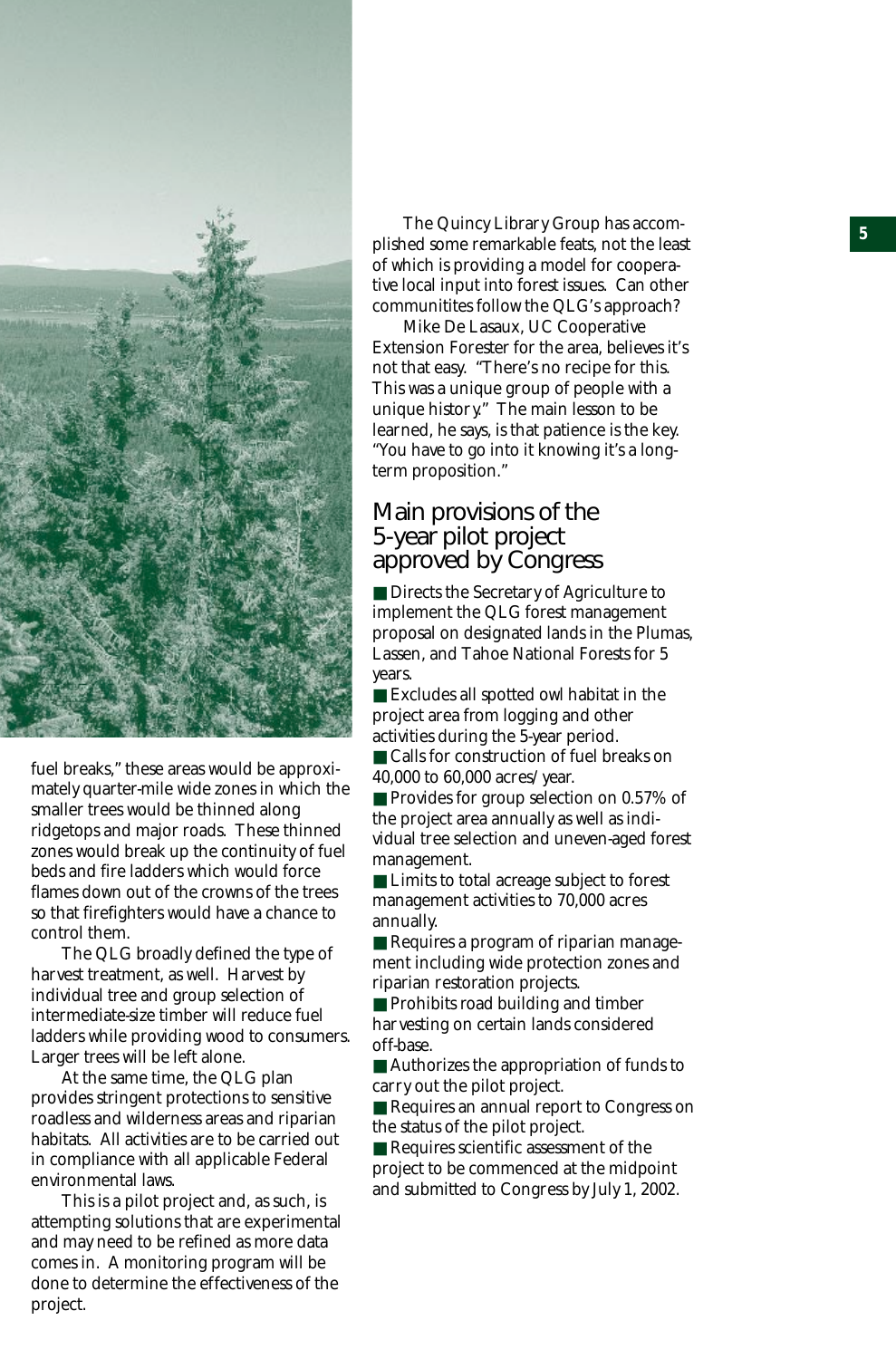## *6 views*

## **KANE**

## *A major breakthrough ...*

## Pennsylvania's Public Forest Lands Become Certified

he state of Pennsylvania follows Kane Hardwood's lead and becomes certified by Scientific Certification Systems (SCS). **Example 1.2 million acres of Pennsylvania for Kanel Hardwood's lead and becomes certified by Scien<br>Certification Systems (SCS)<br>Approximately 1.2 million acres of the<br>Pennsylvania's 2.1 million acres of state** Pennsylvania's 2.1 million acres of state forest land located in the north central part of the state underwent the rigorous certification process.

Pennsylvania is only the second state in the nation to undergo and pass a forest certification process. Because of the number of acres receiving certification, the Commonwealth now has the largest certified forest land in the nation. "We are extremely proud of achieving this 'seal of approval' and hope we can set an example for other public land managers on the values of sustainable forestry," said Governor Tom Ridge.

"The certification of Pennsylvania's forest lands is both timely and important in light of the increased focus on the management of public forest lands across the country," said Debbie Hammel, director of SCS's forest conservation program. "This project demonstrates that states can successfully manage their forest lands to meet all the diverse needs of the public over the long run."

The forest certification process was completed at no cost to the Commonwealth. The Heinz Endowments based in Pittsburgh provided the Gifford Pinchot Institute for Conservation — a nonprofit organization committed to forest conservation policy — with a grant to finance Pennsylvania's certification process as a case study for the rest of the nation. The Heinz Endowments will fund the study of the remaining public forest land.

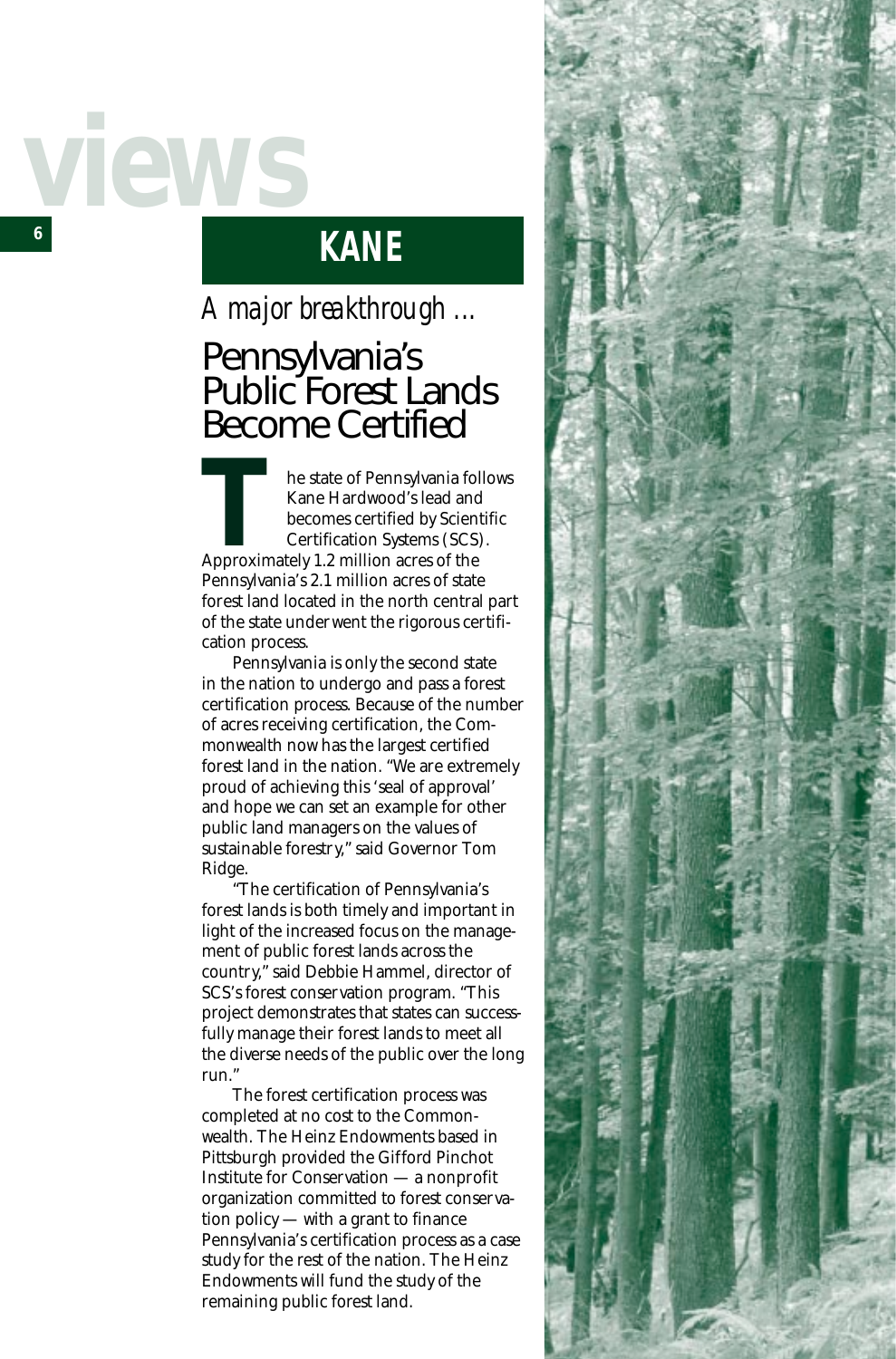Lee Richardson, Vice President and **Certified Forest** General Manager at Kane, commented that "certification has taught us to become better managers of our forest land. It is a very positive way to manage the forest ecosystems to meet the mixed needs of society. We are proud that Pennsylvania is being a proactive state and is setting an example for other state and federal forests throughout the country."

According to the Certified Forests Products Council, the market for certified forest products is rapidly expanding. Recently, Duke University, Dartmouth College, the U.S. Postal Service and The Gap have initiated projects toward the use of certified wood in construction or purchases.

#### **Kane Hardwood Named a Finalist For National Forest Stewardship Award**

 $\mathbf{O}_\text{n}$  October 18, Kane Hardwood received national recognition as one of only three companies worldwide to be nominated for the National Hardwood Lumber Association's 1997 Forest Stewardship Award. This prestigious award recognizes National Hardwood Lumber Association (NHLA) member companies which exemplify excellence in forest stewardship. NHLA is the largest and oldest hardwood association in North America, representing over 1,700 producers, users, and distributors of hardwood lumber in the U.S., Canada, and throughout the world.

## Products Council

ertified forest products have just been given a major boost with the creation of the Certified Forest Products Council, a North American not-for-profit business initiative. The Council announced its formation at a Washington, D.C. press conference on November 19. They have a broad base of support from major conservation organizations, forest products companies, and corporations including The Rainforest Alliance, Natural Resources Defense Council, Wilderness Society, World Wildlife Fund, The Turner Corporation, the nation's leading general builder, and Habitat for Humanity, one of the nation's largest homebuilders. ertific<br>been<br>reatifican not-fic<br>creatifican not-fic<br>creatific production of the Council and<br>washington, D.<br>November 19. 7<br>support from n<br>tions, forest procorporations in<br>Alliance, Natural Council, Wilder<br>Fund, The Turn lea

"Certified wood is the next frontier in environmentally responsible design and construction," said Ian Campbell, Director of Sustainable Construction at the Turner Corporation. "We're proud to be working with the Council, our suppliers, subcontractors, and clients to identify immediate opportunities for certified wood in our projects." During 1996, Turner oversaw \$3.3 billion of construction business.

David Ford, President of the Certified Wood Products Council, describes their "mission to improve forest management practices worldwide through the adoption of responsible buying practices in North America. By applying the power of purchasing, businesses can have a positive, lasting effect on the health and future of the world's forest ecosystems, keeping them economically, environmentally, and socially viable."

In its press briefing, the Certified Forest Products Council highlighted a number of companies and projects employing certified forest products:

■ **States Industries**, in Eugene, Oregon, a major manufacturer of panel products, recently expanded the certified forest product marketplace with its introduction of plywood panels comprised of certified hardwood skins laminated to certified<br>softwood cores: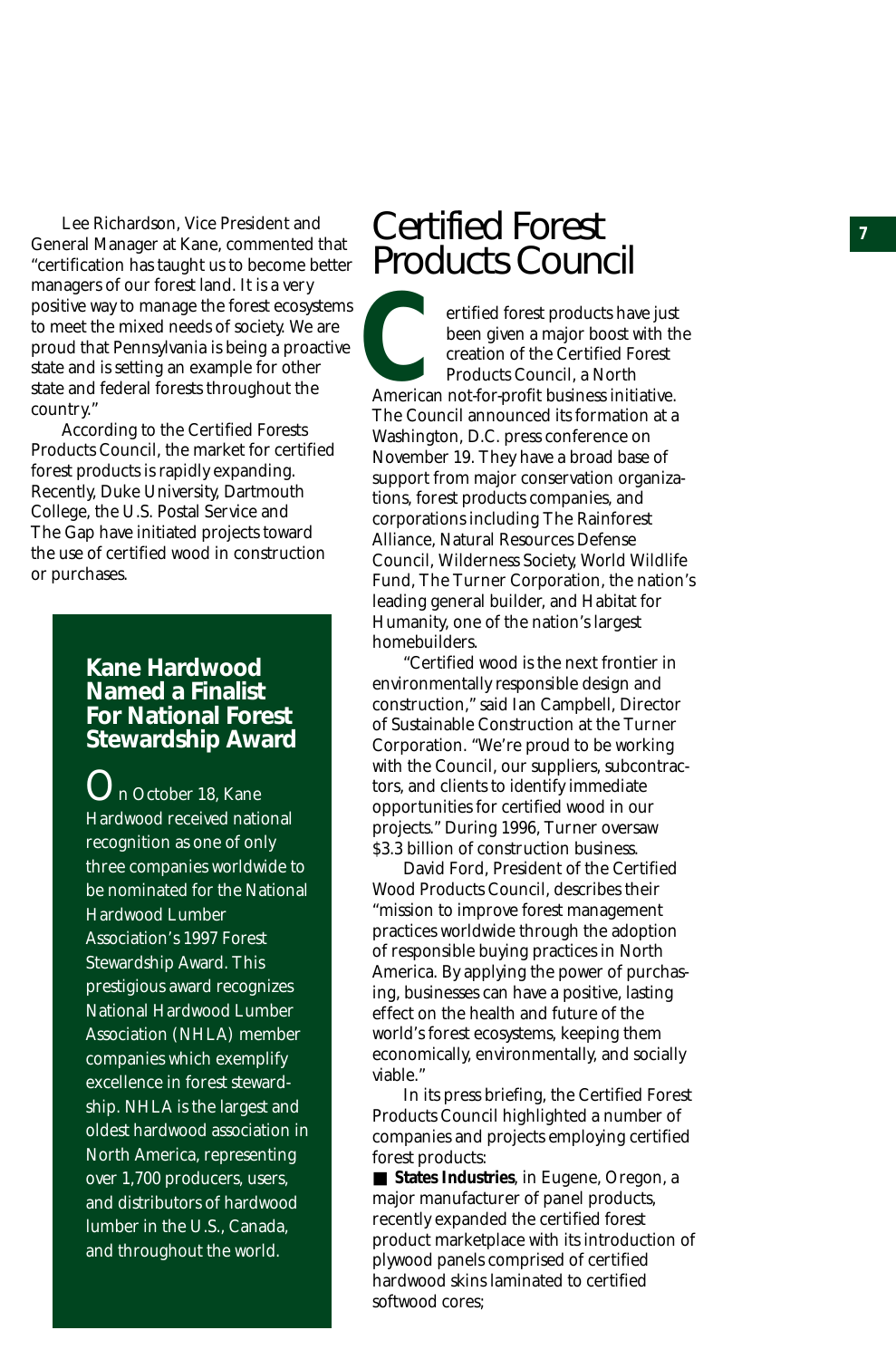# *view*

■ **Gibson Musical Instruments**, a century-old Company in Maine, Menominee Tribal<br>
■ **Gibson Musical Instruments** meantfee Fritannises in Wissonsin, the Freeman manufacturer of quality instruments, manufactures a "Les Paul Standard" line of guitars entirely from certified wood;

> ■ **Colonial Crafts**, a leading manufacturer of hardwood window and door components, moulding, and picture frame components from certified wood;

■ **The Nature Company**, a national retailer, affirmed its continuing commitment to conservation by installing certified wood display kiosks in 85 stores. The kiosks were constructed by Boden Store Fixtures of Portland, Oregon, whose EarthCare line of store fixtures is made of certified wood and a variety of recycled materials.

The first intitiative of its kind in the U.S.,

**Lakeview will soon be joining Chester and Kane in our ability to demonstrate our corporate commitment to sustainability and responsible forest management** the Council promotes trade in certified forest products products originating in forests that have been certified as "sustainably well-managed" by an independent auditing body. Today, 3.5 million acres of private and public forestland in the United States are certified, with half of that amount - 1.75 million acres added in the last month alone.

Though a relatively new concept to North American businesses, certification is an established market force in Western Europe. One of twelve similar initiatives worldwide, the 1995 Plus

Group (formed in 1991), a United Kingdom buyers group similar to the Certified Forest Products Council, consists of 80 companies including the largest retailers in England. 1995 Plus Group companies represent 14% of that country's total forest products consumption, and have made a commitment to buy 100% of their forest products from certified sources by the year 2000. "Independent certification has the potential to be the industry standard in North America, too," says Liz Barratt-Brown, a forest policy expert for the Natural Resources Defense Council.

Forest industry support includes Collins Pine Company in California and Kane Hardwood, in Pennsylvania, Seven Islands Land

Enterprises in Wisconsin, the Freeman Corporation in Kentucky, in addition to 140 other corporations.

"We are looking to the Council to facilitate the linkage between supply and demand that will enable independent certification to expand in the marketplace," says Lee Richardson, Kane Hardwood Vice President/General Manager. "That's good for business and good for forests."

## **LAKEVIEW**

he creation of Collins Products in 1996 truly marked the bringing together of a timber resource with a varied past. Now our 75,000 acre landbase in Southern<br>
Now our 75,000 acre landbase in Southern<br>
The Contract of a timber<br>
The Contract of Southern<br>
The Contract of Southern Contract of Southern<br>
Contract of Mathem Colifornia called Oregon and Northern California called Collins Products - Timberlands has, for the first time, one ownership and one vision as well as one name.

Fremont Lumber Company was formed under Collins Pine Company in the late 1930's to purchase the 24,000 acre Dusenbury tract of timberland north of Lakeview. Lakeview Logging was formed to operate the road building and logging operations on the property with their own crews supplying logs to local mills. Forestry practices utilized single tree selection with a strong influence from the work being done on the Chester tract. Though in no way a comparison to Chester, the resulting stands are a mix of ages and species. Lakeview Logging, with its large off-highway trucks, was discontinued in 1964. In 1945, Ostrander Construction Company became involved in the purchase of Lakeview Sawmill, and in 1946 purchased the Anderson Mill that was renamed Fremont Sawmill.

The 18,000 acre Louisiana-Pacific tract came with the purchase of LP's sawmill by Ostrander Resources Company in 1987. This tract has a higher elevation, lower stocking, and a lower site productivity than all of the other tracts and has a high percentage of White Fir. Its past ownerships included Underwood & Underwood, Mazama Timber, and Forrest Solomon,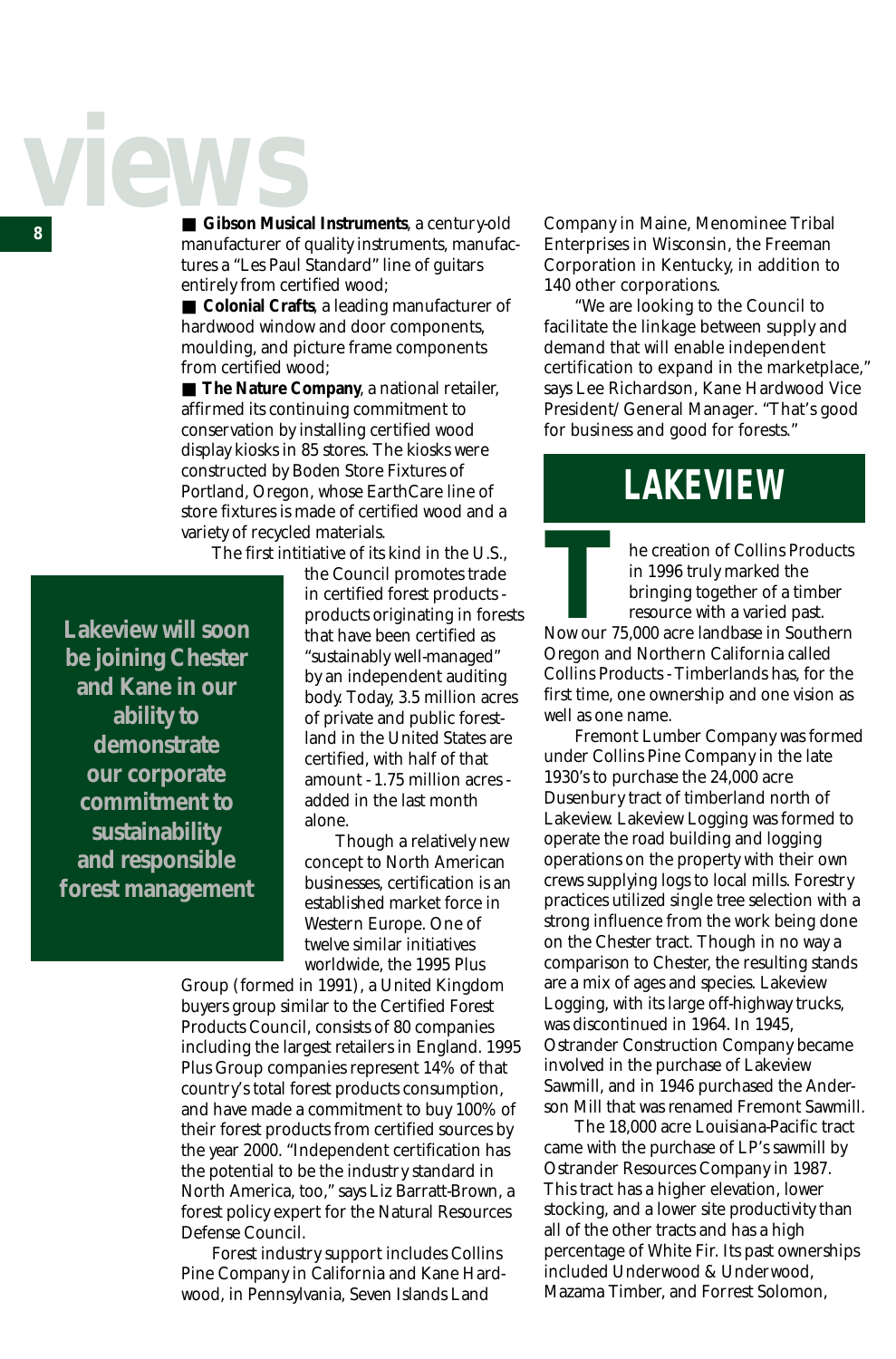as well as others. It also supplied logs to the cally reducing our dependence on products and a second state of <br>less learnilly stating healt in the sen<sup>ty 1020</sup>'s cand presence that saves pollutants and are local sawmills starting back in the early 1930's.

In 1990, Ostrander purchased the 29,500 acre "Modoc Tract" from Weyerhaeuser Company. Ninety percent of this tract lies in California and gave us our first true taste of practicing forestry in California with that state's regulations. Starting in the 1960's through the 1970's, this tract supplied large diameter Ponderosa Pine for Weyerhaeuser as well as local mills. Essentially, all of the large diameters are gone but it is a well stocked and productive tract with a blend of Ponderosa Pine and White Fir.

In 1996, Collins Products Limited Liability Company was formed with the melding of the Fremont Lumber tract from Collins Pine and the LP, Weyco, and other assorted tracts from Ostrander Resources. This 75,000 acre collection of lands is managed out of Fremont Sawmill in Lakeview by the same staff and under the same management objectives as before. Currently we are undergoing certification by Scientific Certification Systems (SCS) as have the Chester and Kane timberlands. We will soon be joining Chester and Kane in our ability to demonstrate our corporate commitment to sustainability and responsible forest management.

We have come from different backgrounds with different gifts; but under the Collins umbrella, we share a common thread - 150 years of commitment to responsible conversion of forest resources into useful products for society.

## **KLAMATH FALLS**

#### *Journey To Sustainability:*

Applying the "Natural Step" System Conditions at Our Collins Products Manufacturing Operations.

"The Natural Step" is a concept that helps us think in terms of reducing man's harmful impact on the Earth by systemati-

and processes that cause pollutants and are non-renewable in nature.

Collins Products is dedicated to utilizing the principles of "The Natural Step" in our business practices and in our "Journey To Sustainability."



Our "Journey To Sustainability" is a commitment to the future of our Company, the environment, and the communities we live in. We believe the integration of these principles into our daily business practices will provide us with long term environmental, social, and financial benefits that we could not obtain by other methods.

The name that has been selected for the process we will use to apply and integrate the principles of The Natural Step into our daily business practices is "Journey To Sustainability (JTS)." We have begun the journey that will lead us to protect and enhance the systems of the Earth that sustain all life. We are at the beginning; and, while we know where the end should be, we do not know the best direction to follow to reach that end. The principles of The Natural Step will be our compass. This journey will not be short. It will require course corrections and there will be obstructions. But it must be completed for the benefit of the Earth we live on and for the economic advantage it will provide for our Company now and in the future.

Where Has Our Journey Taken Us So Far?

■ The JTS training/coordinating team was formed in July 1997 and has been active in developing the training manual and procedures to train all employees in Klamath Falls. By the end of November 1997, all employees will have received basic training in the principles of The Natural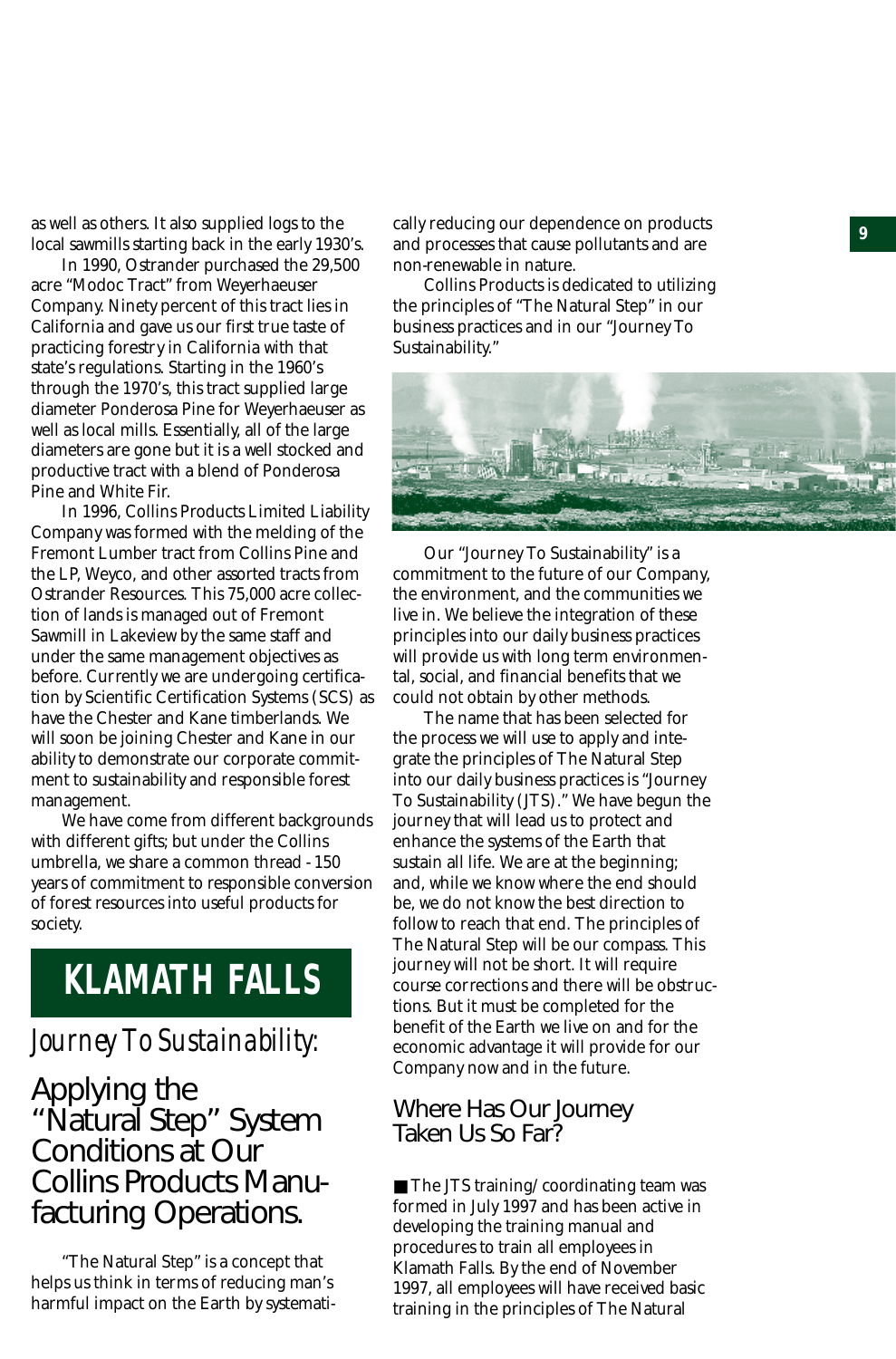# *view*

*<sup>10</sup>* Step and Collins' history of sustainability. ■ All capital project requests are reviewed for fit with the Four System Conditions of The Natural Step.

> ■ A **no paper** FAX system has been installed on one of our computer network servers.

■ A cooling tower has been approved for reuse of non-contact cooling water in the Hardboard plant.

■ A heat recovery system has been approved for the coating plant in Hardboard that will utilize the lost heat from the drying ovens. Mid-December startup is targeted.

■ We are investigating the use of noncontact cooling water in the Particleboard plant for boiler makeup water.

■ We are reviewing a cardboard recycling system for the plant site.

■ We are currently testing printer/copier paper that is 80% recycled fiber.

■ We are developing a method to track the economic and environmental impact of various projects that are implemented.

■ A Hardboard waste reuse system has been approved and will be in operation by May 1998.

■ Several areas of grass and trees have been planted on the plant site and non-contact cooling water is being used or will be used to irrigate these areas.

■ We are investigating the use of our sanitary and industrial sewer discharge to irrigate agricultural crops.

Several people have inquired "How long will this journey take?" Our response is that this may well be a never-ending process if we are to reach true sustainability.

However, it will be one of the most exciting, fun, and rewarding journeys of our lives as we help to ensure that future generations have a better Earth to live on than we do. We invite everyone to join us by taking the first step to a sustainable society. *- Dale Slate*



*Kane Hardwood*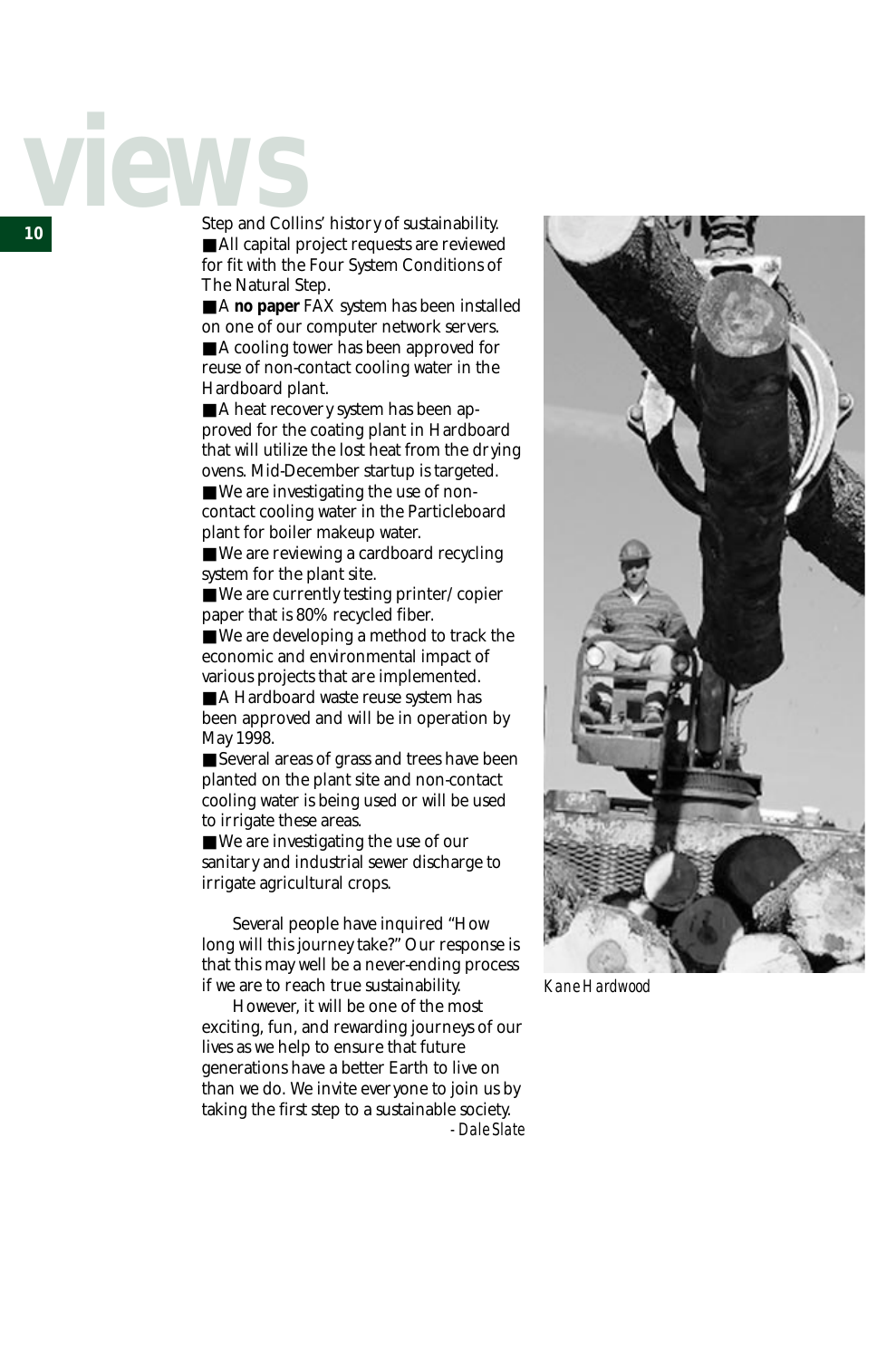## *Personnel Perspectives from Human Resources*

## Watch for these Acronyms:

| <b>BST</b> Behavioral Science           |
|-----------------------------------------|
| Technology, Inc.                        |
| <b>BAPP </b> Behavioral Accident        |
| <b>Prevention PROCESS</b>               |
| <b>STEAM </b> Safety Through Education, |
| Action, Motivation                      |
| (Chester process)                       |
| <b>SHARP</b> Stopping Hazards and       |
| <b>Accidents with Responsible</b>       |
| Personnel (Kane process)                |
|                                         |

**BST** is the organization we contract with to help us implement the **BAPP**. This is a **process** (not to be confused with other safety programs fondly referred to as the "programs du jour") designed to identify behaviors that increase risk ("critical behaviors"). Each site forms a steering committee consisting primarily of our workers (not management or supervisors, although there is usually one seat at the table for a member of the site management). This steering committee develops site specific critical behaviors and implements effective monitoring, feedback and problem solving processes tied to those specific behaviors.

As a result, our workers have specific contributions they can make to an improved standard of excellence. Ultimately the process evolves to a sustained improvement in safety performance.

Our most seasoned process is in place at our Chester facility whose success can be attributed to each and every one of our workers who approached this process with more enthusiasm than anyone expected, led by Mike Ingle, STEAM facilitator.

In the preliminary phases of the process is our Kane facility led by Carol McMahon, SHARP facilitator.

Next in line is Klamath Falls. BST sent their consultant in to do assessments recently and the process will be under way very shortly at the panel products facilities.

Fremont Sawmill can't be far behind… The focus, attention and commitment to the BAPP from all levels in our companies is critical to its success. Continuous improvements in our safety culture support our long term objectives of creating a workplace where expectations promote safe

behavior, quality workmanship, and productivity as the three balanced cornerstones of our organization.

## **Corporate** Calendar of Events

**Thursday, Dec. 18 Christmas Party Portland**

**Thursday, Dec. 25 Christmas Day(H)**

**Friday, Dec. 26 After Christmas Day(H)**

**Wednesday, Dec. 31 New Year's Eve(H)**

**Thursday, Jan. 1 New Year's Day(H)**

### Key Words:

**Sustainable Forests The Natural Step CollinsWood!**

## What is Quality?

ebster defines **quality** as *"1. Any of the features that make something what it is; characteristic element; attribute 2. Basic* **h**<br>*nature; character; kind 3. The degree of excellence***<br>** *nature; character; kind 3. The degree of excellence which a thing possesses 4. Excellence; superiority…."*

Most of us relate quality to a "thing" we create. However, if you think about it, quality is also a characteristic inherent in all of us. Quality is not just the product or part of a product we turn out, but also encompasses our work ethic and quality of life. Think of customer service. Although we may not see ourselves in a customer service role, each of us has special "customers" who look to us, on the job and off, for service or guidance: our children; our fellow workers; our parents; our supervisors or subordinates; people we connect with every day in some form or another – the bank teller, postal worker, service station attendant, drivers sharing our roads and highways and so on.

We can have a positive effect on those around us by exhibiting positive behavior ourselves. Even if we aren't able to solve someone's problems completely, our approach to helping our "customer" will ultimately affect how they respond to us.

So, as the holiday season approaches and the beginnings of a new year offer